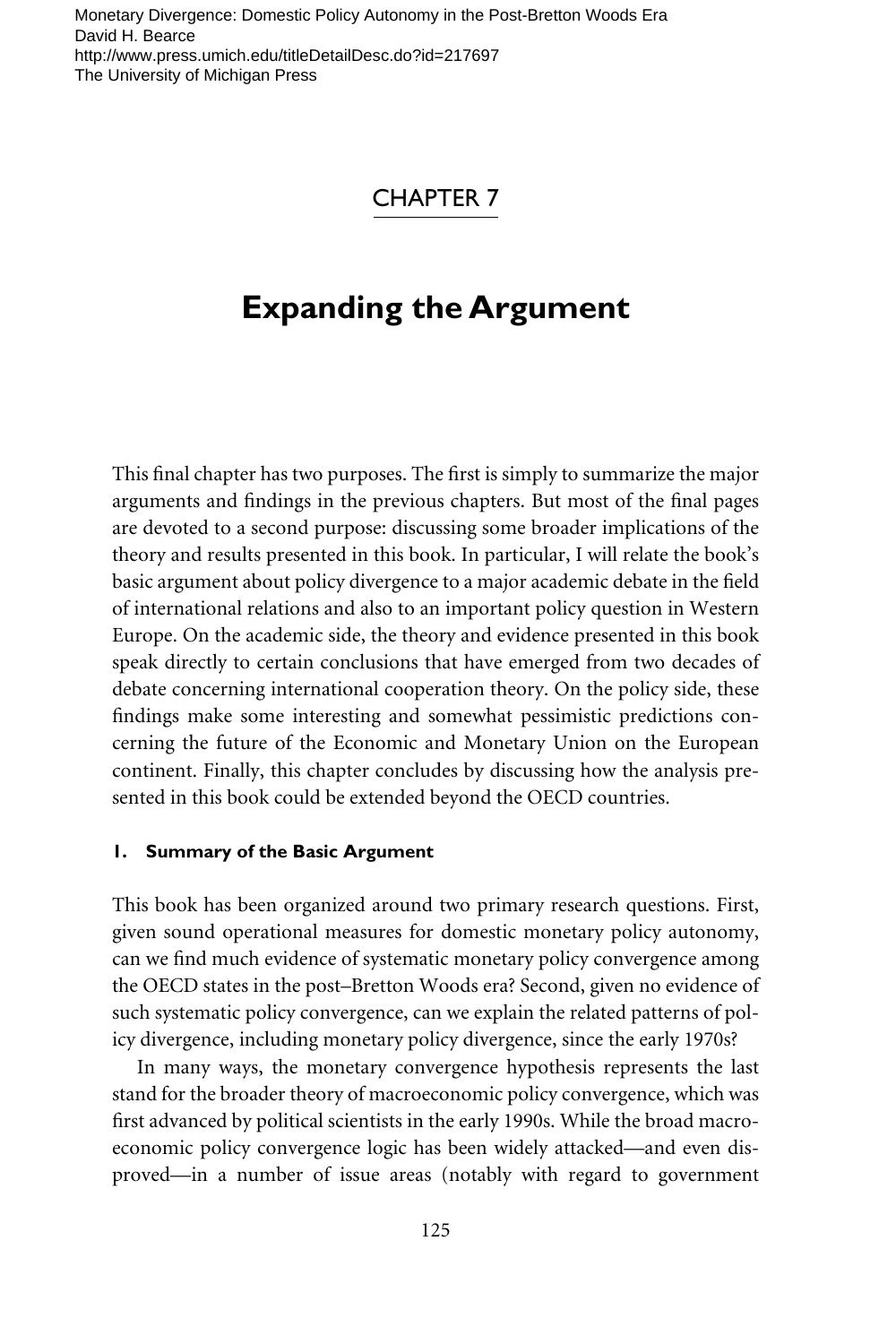## 126 **Monetary Divergence**

spending and other fiscal policy decisions), the narrower hypothesis of monetary policy convergence has remained a conventional wisdom within certain circles of political science. Indeed, even scholars who have been critical of the broad policy convergence proposition have acknowledged that monetary convergence represents the strongest case, or issue area, for the broader theory of macroeconomic policy convergence with international capital mobility.<sup>1</sup>

With regard to this book's first research question, chapter 2 discussed a number of theoretical problems facing confirmation of the systematic monetary policy convergence hypothesis. Chapter 3 showed how little empirical support this hypothesis eventually receives once we employ sound operational measures for domestic monetary policy autonomy and the related concept of national exchange rate stability. As one scholar wrote, it is desirable to be in the position to "either write the first article on a subject or the last one" (Schrodt 2004, 886). Clearly, this study has not been the first critique of the monetary convergence hypothesis, but it does have the potential to be the last. When this misleading monetary policy convergence proposition can be put to rest (once and for all), the discipline can move ahead with explaining related patterns of policy divergence.

After chapter 2 showed how the post–Bretton Woods era is better characterized by the concept of monetary policy divergence, the next three chapters explored national differences with regard to nominal interest rates and exchange rate stability, addressing this book's second research question. Chapter 4 linked the evidence of monetary policy divergence to the well-established fact of fiscal policy divergence among the advanced industrial democracies since the early 1970s, offering the policy mix framework. When governments spend more for economic growth with public goods and/or income redistribution, they must also raise nominal interest rates for inflation control. A higher domestic interest rate tends to increase the national interest rate differential, leading to greater exchange rate variability. This policy mix framework shows how exchange rate stability can be treated as endogenous to the government's spending and interest rate decisions, thus helping to explain the observed disconnect between de jure and de facto exchange rate regimes.

Chapter 5 then explored certain determinants of government spending, nominal interest rates, national interest rate differentials, and exchange rate variability in the post–Bretton Woods era. The statistical results showed the importance of government partisanship, a finding that runs contrary to most policy convergence arguments, which predicted that partisan factors are largely

<sup>1.</sup> On this point, see Garrett 1998a, 802; Drezner 2001, 75.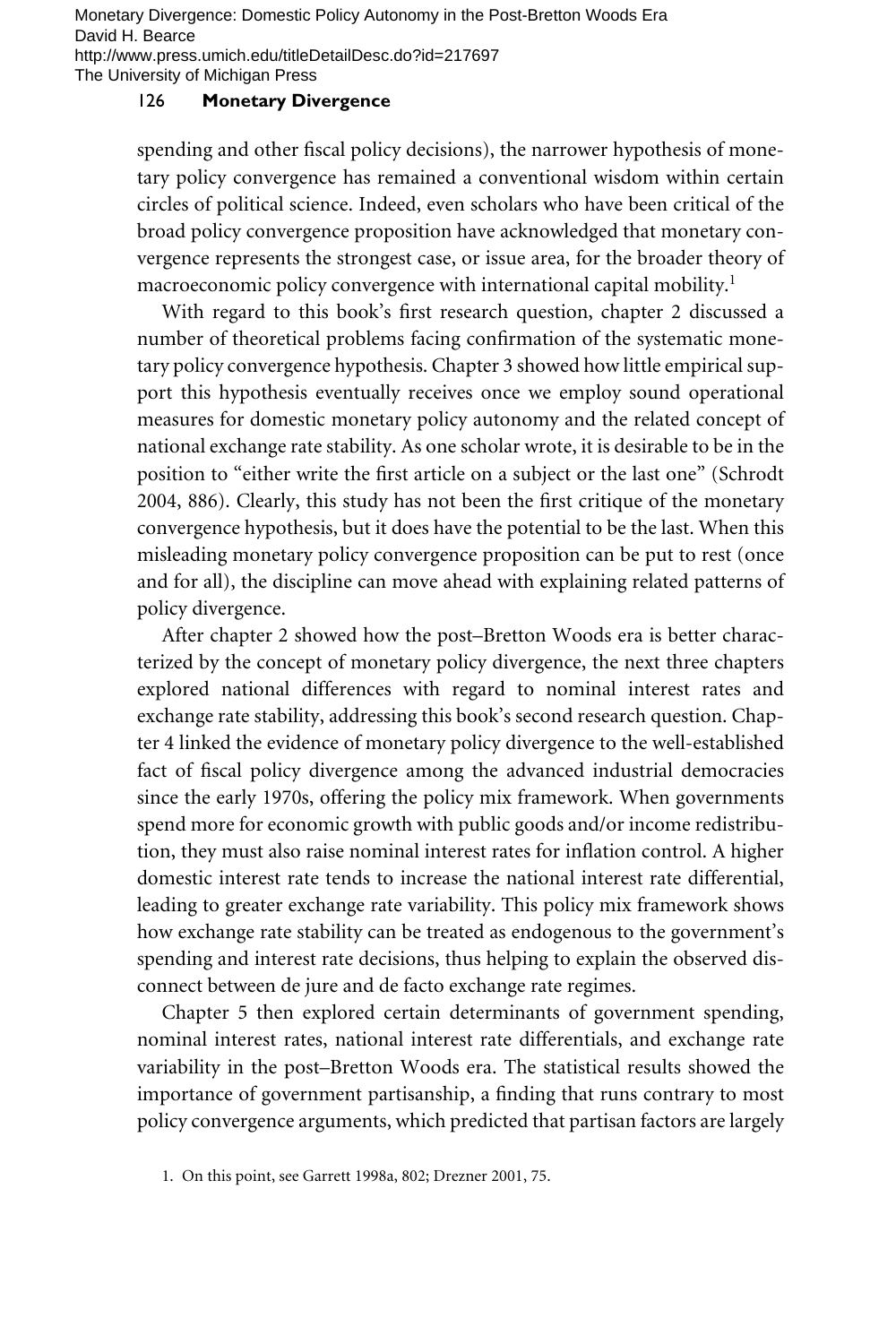### Expanding the Argument 127

irrelevant in terms of policy outcomes and even policy instruments. For certain indicators, such as economic growth and actual inflation, partisan differences may well be insignificant, but this fact does not mean that partisan governments have also converged in their use of fiscal and monetary policy instruments and the related policy outcome of exchange rate stability. Chapter 6 further illustrated the concept of partisan policy divergence with regard to government spending, nominal interest rates, and exchange rate variability by focusing on two important case examples: the French Socialists and the British Conservatives.

# **2. International Cooperation Theory and Macroeconomic Policy Coordination**

The partisan argument advanced in chapters 5 and 6 concerning exchange rate stability and the related use of fiscal and monetary policy instruments has some important implications for established international cooperation theory. To understand why this is the case, it is useful to start at the very beginning of the international cooperation debate. Scholars working on this broad topic have always been careful with their definition of *cooperation*, with the term usually defined by Keohane's classic description (1984, 51): "when actors adjust their behavior to the actual or anticipated preferences of others, through a process of policy coordination."

Cooperation is thus obviously not *discord,* which occurs when actors do not adjust their behavior. But it is also different from *harmony.* Axelrod and Keohane (1986, 226) later stated on the subject: "Cooperation is not equivalent to harmony. Harmony requires complete identity of interests, but cooperation can only take place in situations that contain a mixture of conflicting and complementary interests." In *Cooperation under Anarchy,* Oye (1986, 7) made a very similar point, cautioning that scholars must first rule out a simple harmony of national interests to demonstrate convincingly that genuine international cooperation has occurred.

Scholars have regularly identified the 1978 Bonn summit and the 1985 Plaza Accord as examples of genuine international cooperation.<sup>2</sup> Indeed, as Sterling-Folker (2002, chap. 4) argued, much of international cooperation theory, especially the neoliberal institutionalist version, has been built on these examples of great powers involved in macroeconomic policy coordination. Yet the partisan

<sup>2.</sup> See, for example, Gilpin 1987, chap. 4; Putnam and Bayne 1987; Putnam 1988; Putnam and Henning 1989; Webb 1991; Cooper 1994; Webb 1995.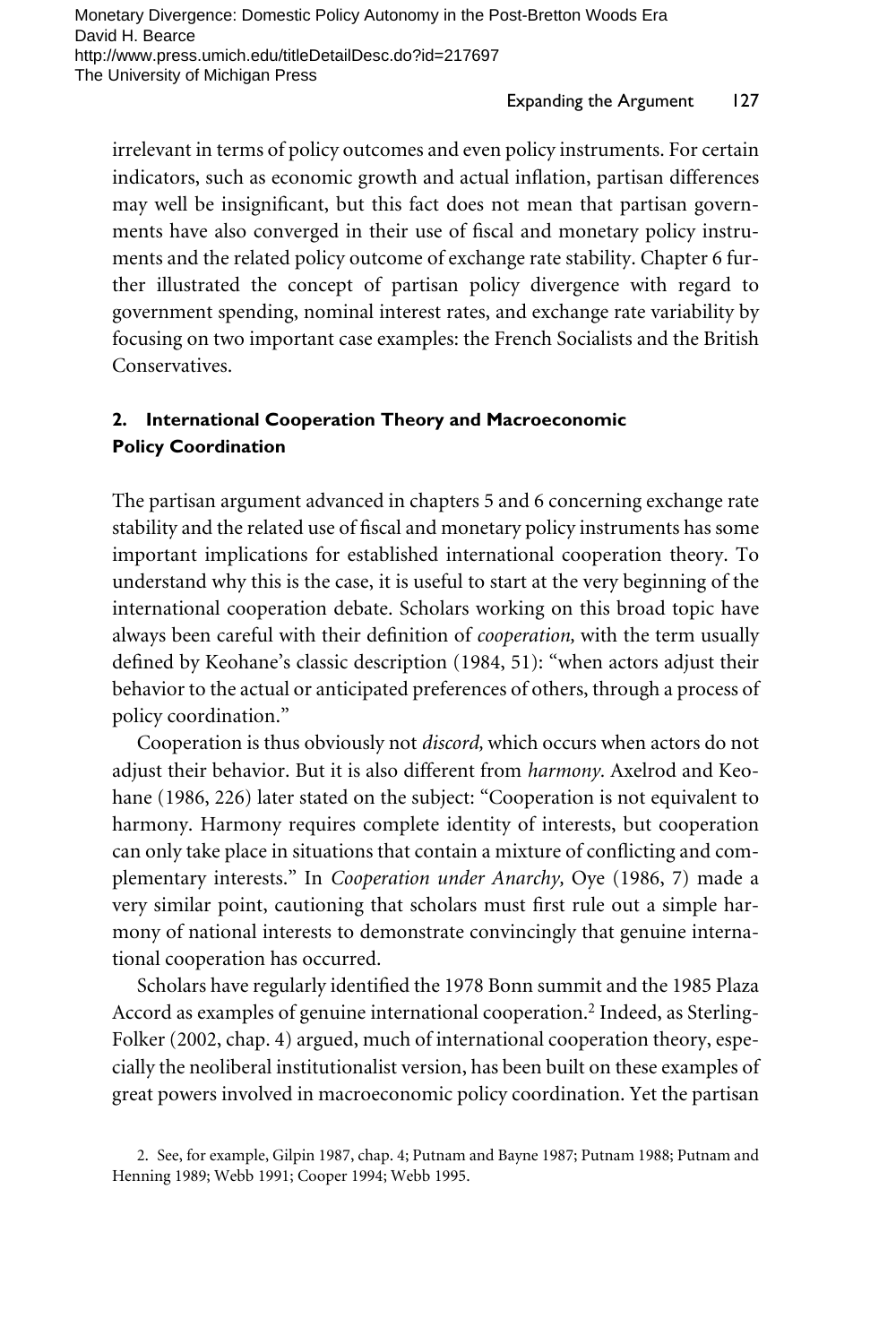# 128 **Monetary Divergence**

argument offered here suggests that these events may not be as cooperative as many have argued. This is true for two reasons. First, much of the macroeconomic policy coordination can be explained by a simple harmony of partisan economic interests. Second, where partisan economic interests were not aligned, discord emerged, with notable defections from international cooperation. To illustrate these points, I will first discuss the 1978 Bonn Summit and then the 1985 Plaza Accord.

### The 1978 Bonn Summit

The 1978 Bonn summit is an example of fiscal policy coordination among the G-3 (Group of Three) governments. At this time, two of the G-3 economies were governed by the political left: the Democratic Carter administration in the United States and the Social Democratic Schmidt government in West Germany. A rightist government (the LDP) held power in Japan, the other G-3 economy. The partisan model presented here makes two predictions with regard to such macroeconomic policy coordination. First, there should be a relative harmony of interest between the United States and West Germany, especially with regard to fiscal expansion. Second, Japan should resist any outside pressure from these leftist governments for increases in government spending and should ultimately defect on the terms of the summit agreement.

There is support for both of these predictions. With regard to the first, Putnam (1988, 428) acknowledged in his case study of cooperation at the 1978 Bonn summit: "the Bonn deal was not forced on a reluctant . . . Germany. In fact, officials in the Chancellor's Office and the Economics Ministry, as well as in the Social Democratic party and trade unions, had argued privately in early 1978 that further [fiscal] stimulus was domestically desirable, particularly in view of the approaching 1980 elections." Other scholars, such as Iida (1993), have suggested that the Schmidt government was reluctant to cooperate with Carter's demand for fiscal expansion. The German government had to be persuaded; hence, the Bonn summit represented real international cooperation, not just a harmony of interests. But Putnam (1988, 429) also wrote: "Publicly, Helmut Schmidt posed as reluctant to the end. Only his closest advisors suspected the truth: that the chancellor 'let himself be pushed' into a policy that he privately favored." Furthermore, Iida (1993, 447) conceded: "Hans Matthoffer, who replaced Hans Apel as [Schmidt's] finance minister at the beginning of 1978, was much more audacious in fiscal policy making. Presumably, his view of fiscal policy was much closer to that of Keynesians in the Carter administration<sup>"</sup>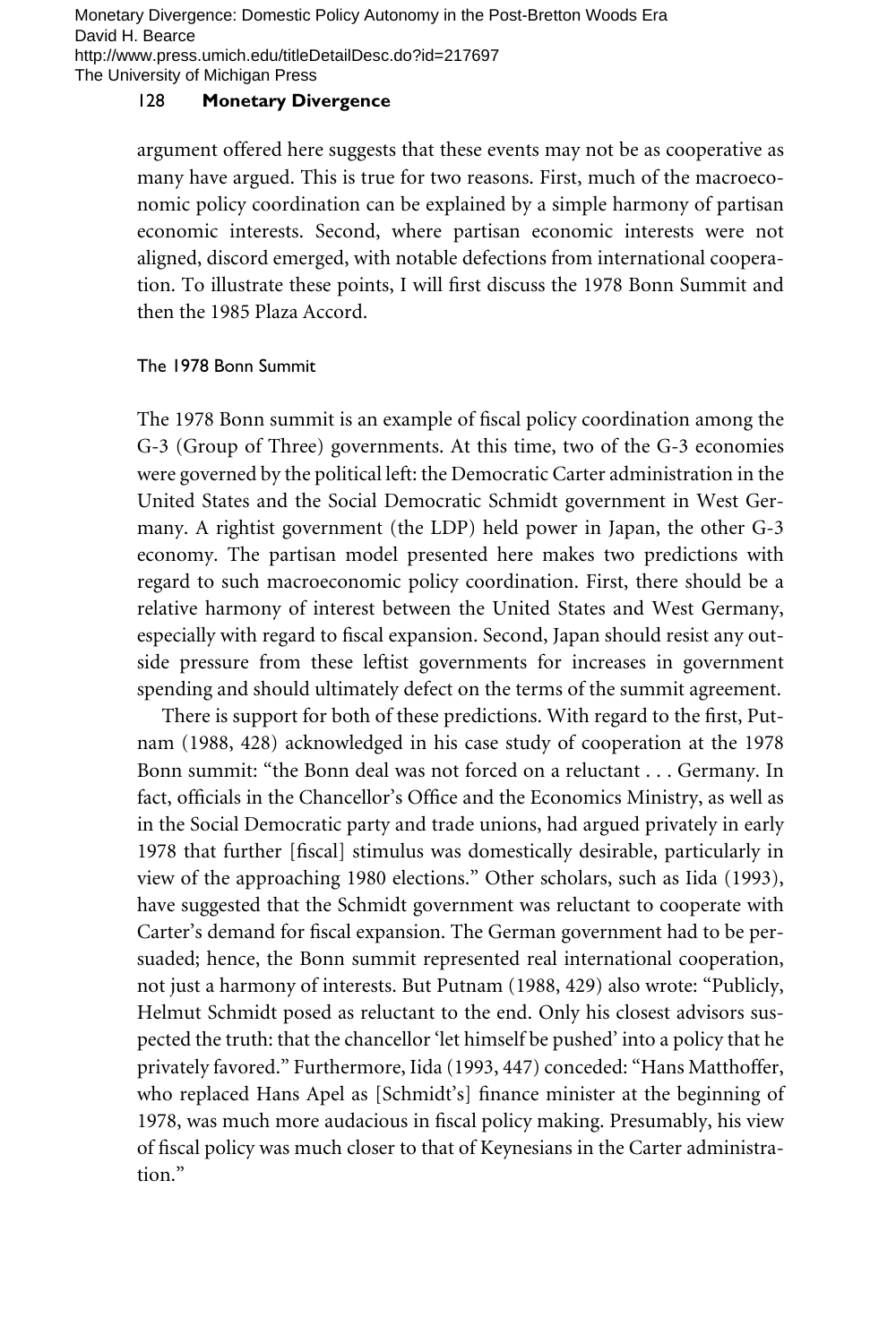### Expanding the Argument 129

With regard to the second prediction, there is ample evidence of an LDP defection after the Bonn agreement. Despite the promise by the Japanese prime minister Takeo Fukuda to achieve a domestic growth target of 7 percent, Henning (1994, 128) concluded that Japanese expansion, if it occurred at all, took place only on the monetary side, consistent with the LDP's partisan preference for monetary expansion over fiscal expansion. Cargill, Hutchison, and Ito (1997, 187) argued: "The Ministry of Finance is indeed conservative in the sense of being very reluctant to use fiscal policy to manage aggregate demand [i.e., promote economic growth]. This reluctance to use discretionary policy, known in Japan as the 'Ministry of Finance view,' may be characterized as anti-Keynesian. It is rooted in the early postwar experience with near-hyperin flation and in the wild inflation [of the early 1970s]." As a Japanese government official stated, the LDP finance ministry "never compromises to foreigners on fiscal policy, only on monetary policy" (quoted from Henning 1994, 174). Thus, Smyser (1993, 18) concluded: "Fukuda did not stimulate the Japanese economy as much as he had promised. Germany stood alone in carrying her share of the bargain." This latter fact can be explained by a simple harmony of partisan interest between the then-leftist governments in the United States and West Germany.

Discord between the rightist government in Japan and its leftist counterpart in the United States went even further at the 1978 Bonn summit. In the year before the summit, the Japanese government had been pushing the United States to make greater efforts toward exchange rate stability: "Fukuda argued that without a stable exchange rate system, domestic expansion was undesirable and achieving world economic stability improbable" (Suzuki 2000, 82). But with regard to this external policy objective, the Carter administration was largely indifferent, as the partisan policy mix framework predicts for such leftist governments. U.S. Treasury secretary Michael Blumenthal publicly stated on the subject: "I would like to see a free floating—apart from smoothing out ragged movements—and allow the exchange rate between the dollar and the yen and the dollar and the Deutschmark to settle down where it does in that context. Whether or not that point has been reached, time will tell, and I would be quite happy to live with whatever the result is."3 Indeed, Sterling-Folker (2002, 154) concluded, "U.S. policymakers [would] make no commitment to stabilizing the dollar because they were suspicious of Japan's real commitment to the growth target." Given the Carter administration's relative disinterest in exchange rate stability as a policy end in itself, "[e]xchange rates were largely

3. Quoted in Rowen 1977.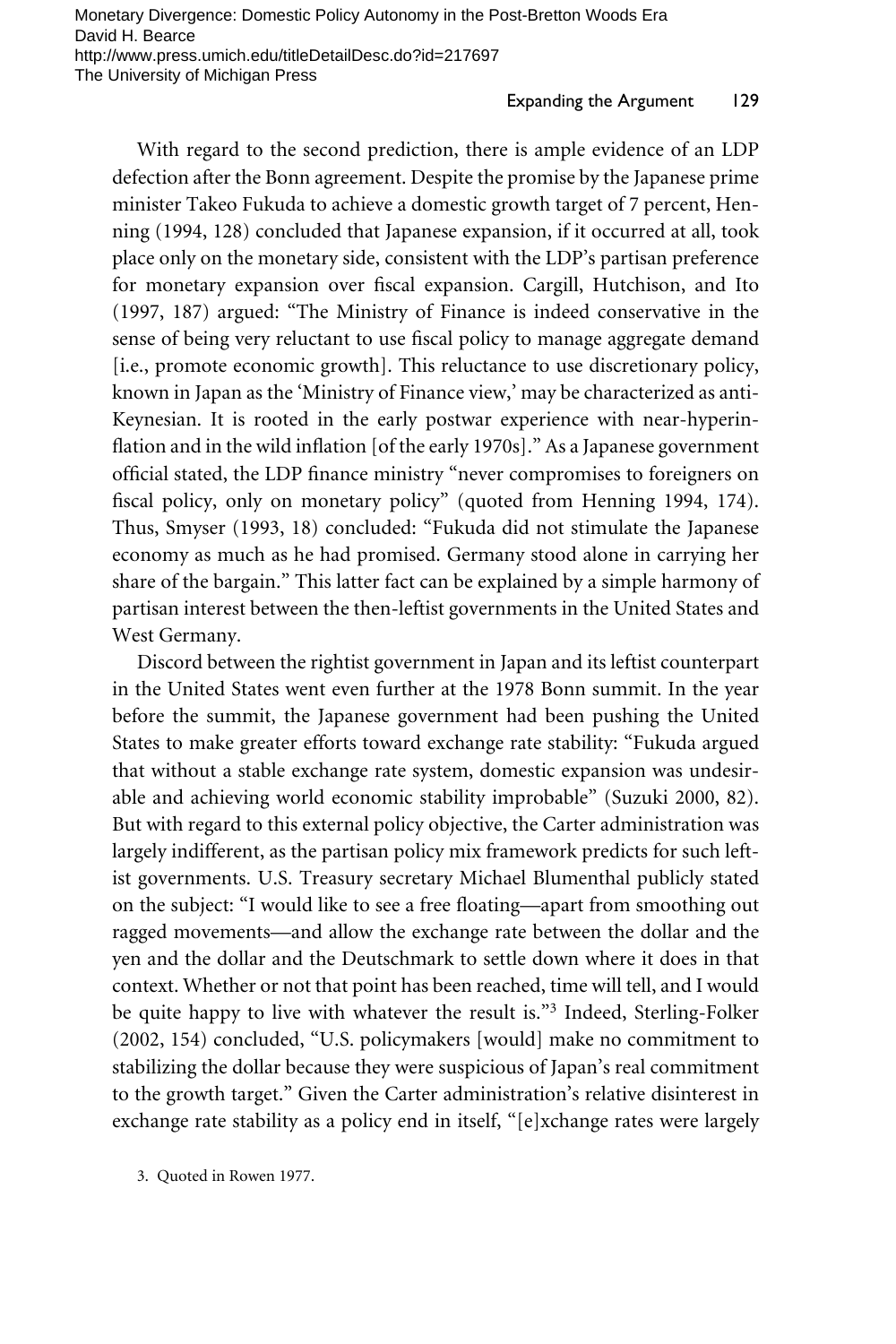# 130 **Monetary Divergence**

neglected as a topic of conversation at the [Bonn] summit" (Henning 1994, 268).

### The 1985 Plaza Accord

Exchange rates were the main topic of conversation at the Plaza Hotel in New York seven years later. The Plaza Accord that was reached in September 1985 emerged out of U.S.-Japanese negotiations. Both the United States and Japan were governed at this time by rightist parties with strong ideological interests in exchange rate stability and with powerful interest group pressures to work harder on behalf of this external policy objective. Their negotiations proceeded relatively smoothly, largely due to this partisan compatibility. Suzuki (2000, 141) wrote on this point, "part of the explanation undoubtedly rested in the fact that Japan was now negotiating with a predominantly conservative group of foreign leaders"—beginning with the United States and later including West Germany and the United Kingdom.

There was certainly more friction in the negotiations leading to the Plaza Accord when the United States and Japan finally approached their European partners. Funabashi (1988, chap. 5), for example, has written about the pre-Plaza disagreements between the United States and West Germany. But as his account makes clear, there was no disagreement about the goal of achieving greater exchange rate stability for the world's major currencies. Indeed, the Germans had long been asking the Reagan administration to pay greater attention to the dollar's movements and steady appreciation. Instead, U.S.-German disagreements centered on the details of planned multilateral intervention into international currency markets. Since West Germany had already conducted unilateral interventions directed at realigning the dollar-mark exchange rate, the Kohl government simply wanted to see the second Reagan administration assume a greater share of the joint intervention effort.

As the partisan model presented here predicts, these rightist governments would eventually succeed in reaching and then executing an agreement for exchange rate stability. But such an agreement would not necessarily indicate genuine international cooperation; instead, it reflects, to a very large extent, a partisan harmony of interests. Perhaps the Plaza Accord would represent cooperation if a leftist government with different policy interests had put its domestic concerns aside and worked with the rightist governments in the United States, Japan, West Germany, and the United Kingdom for external currency stability. But, on this point, it is again worth noting that France—the only G-5 economy led by a leftist government at this time—played only a "secondary" role in the 1985 Plaza Accord (see Funabashi 1988, 173).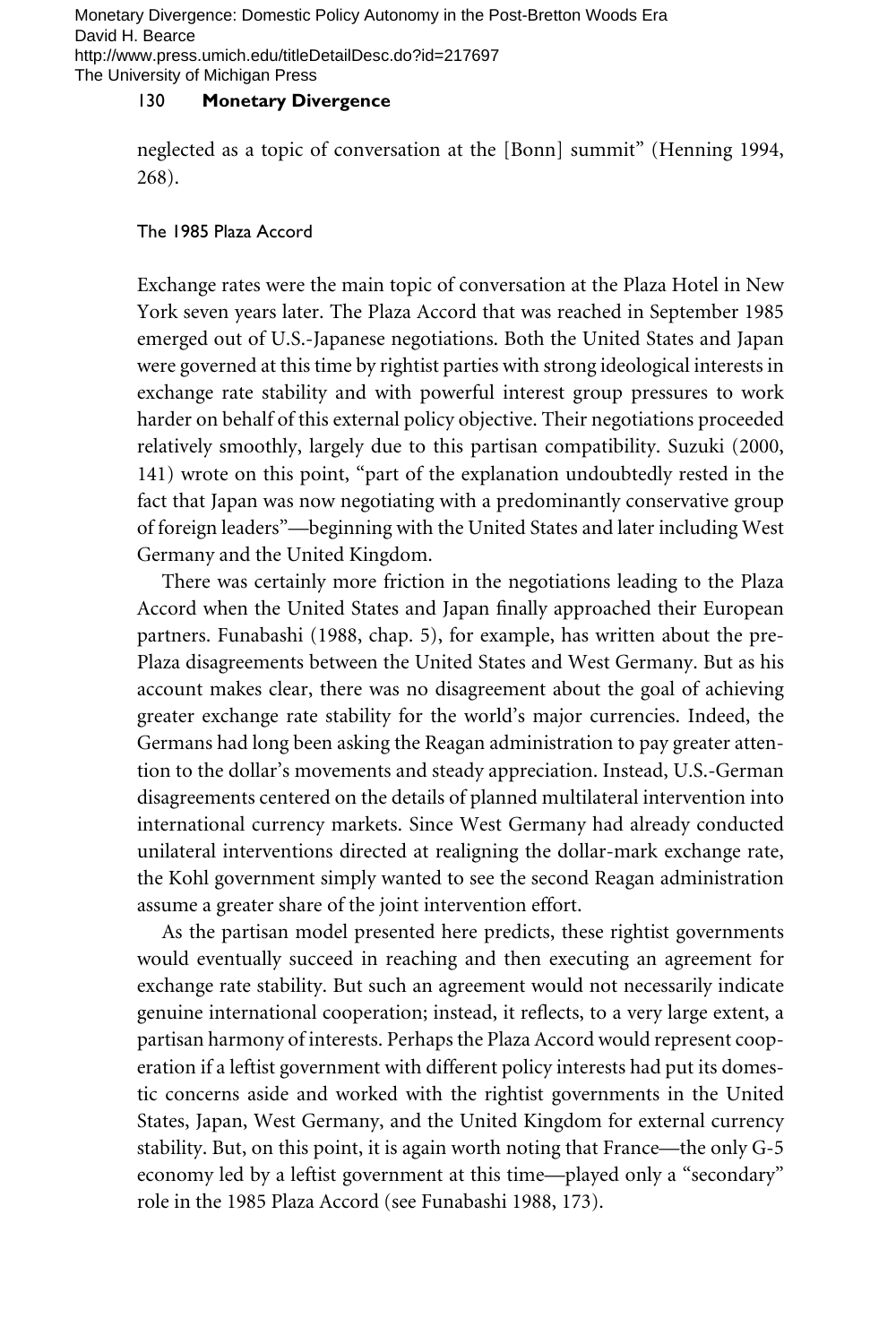#### Expanding the Argument 131

To be certain, the French government became more active in working for exchange rate stability and was instrumental in achieving the 1987 Louvre Accord. But this fact does not indicate Socialist cooperation with the rightist G-5 partners. As mentioned briefly in chapter 6, it instead reflects the logic of French cohabitation, a period from March 1986 to March 1988 during which the French political right governed the national economy, with Jacques Chirac as prime minister. Similarly, U.S.-Japanese monetary coordination during this period can be attributed to a harmony of interests. Henning (1994, 156) wrote: "The perception is now commonplace [especially] in Japan that interest rates were kept at all-time lows throughout 1988 out of deference to the Reagan administration and international cooperation. . . . But there is no evidence of either overt or covert American pressure on Japan [at this time]."

### **3. The Uncertain Future of the EMU**

The analysis presented in this book should be of interest not only to academic theorists, as discussed earlier, but also to national and regional policymakers in Europe and elsewhere. The policy mix framework speaks directly about the potential viability of the Economic and Monetary Union (EMU) in Europe. Unfortunately for euro-optimists, its logic suggests that the EMU faces an uncertain and potentially problematic future. This is true not because the EMU is a weak and flexible institution (as were the European Snake and the EMS) but because the EMU entails a wide array of domestic policy constraints, some of which have clearly been difficult for many European leftist governments to accept, while others are becoming increasingly unpalatable even for certain European rightist governments. It is also important to discuss further this new regional monetary institution because my analysis of European monetary cooperation necessarily focused on the region's first two post-Bretton Woods monetary regimes, the primary institutions studied by scholars first advancing the monetary convergence hypothesis in the early 1990s. The European Snake and the EMS were shown in earlier chapters to have functioned as relatively flexible monetary arrangements, allowing member states to retain a significant measure of domestic policy autonomy within these regimes.<sup>4</sup>

The EMU, however, appears to be a very different animal. Participation in this third post–Bretton Woods European monetary regime required governments to give up their national currencies, adopt a common regional currency, and take the interest rate set by the European Central Bank. EMU membership

<sup>4.</sup> Indeed, the flexibility of the EMS is often cited as a primary reason for its longevity (see, e.g., Froot and Rogoff 1991, 307).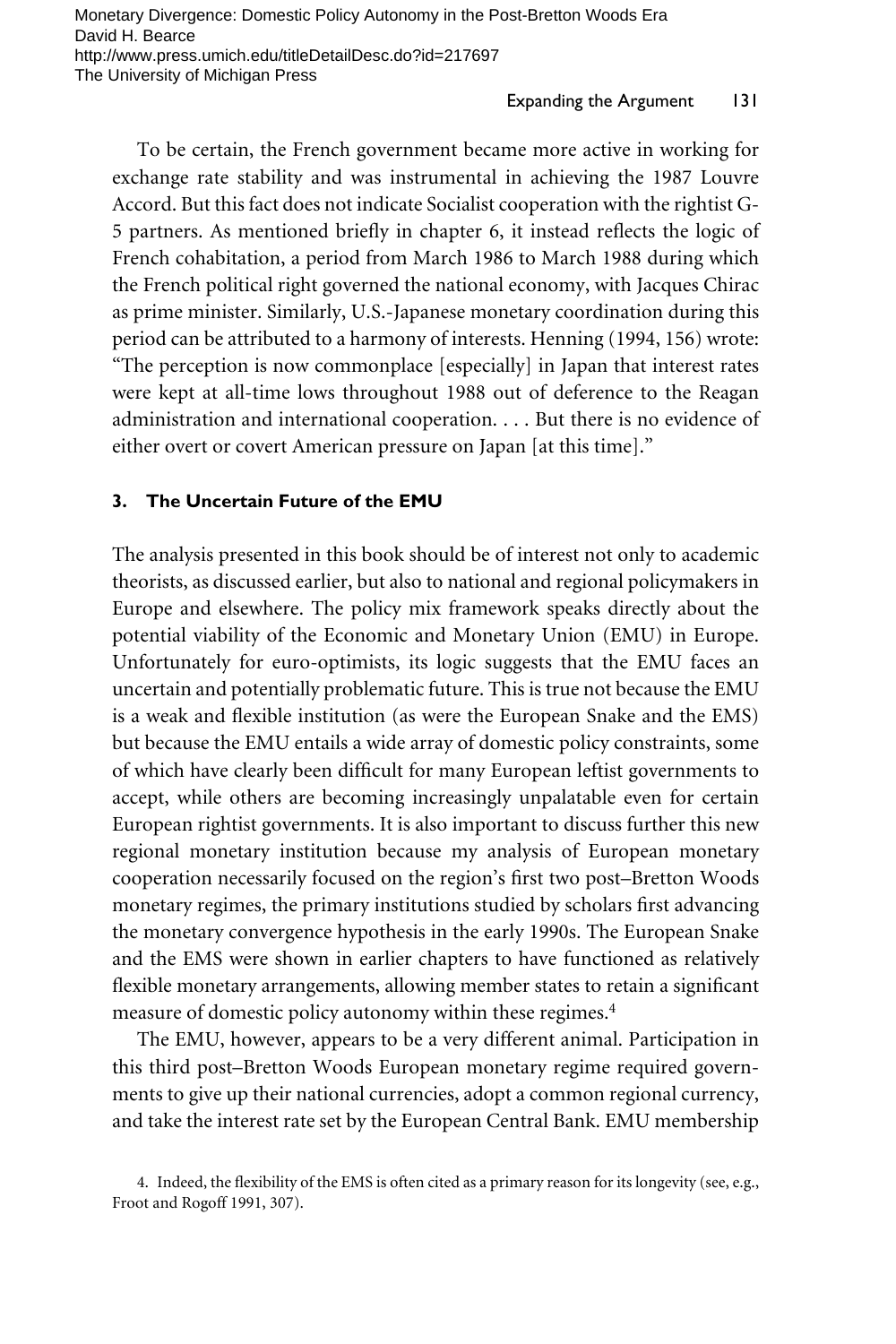# 132 **Monetary Divergence**

(unlike that of the European Snake or the EMS) would seem to represent a clear policy choice for regional exchange rate stability, with the corresponding loss of domestic monetary autonomy. Indeed, EMU domestic policy constraints potentially extend beyond the monetary side. To preserve the contractionary fiscal policies facilitated by the Maastricht convergence criteria, the 1997 Stability and Growth Pact required, at least in principal, that EMU governments keep their national budget deficit below 3 percent of GDP or face huge fines of up to 0.5 percent of GDP as a penalty for excess fiscal looseness.

As the Maastricht convergence criteria and the Stability and Growth Pact illustrate, the EMU came about on largely neoliberal policy terms. This is not surprising, since the final plans for the project were drawn up in the early 1990s, when the political right dominated national governments in Western Europe. This is a very important historical fact, since it helps explain how an institution pushing for neoliberal policy convergence could emerge in the post–Bretton Woods era, which has been characterized by macroeconomic policy divergence.5

This understanding—that the EMU was constructed to facilitate the political right's preferred macroeconomic policy objectives—suggests that rightwing and right-centrist governments would enthusiastically decide to join the EMU, while left-wing governments would decide to remain outside the new European monetary institution. Indeed, this is almost precisely what happened in 1997, the so-called drop dead date for entry into the third and final stage of the EMU (see fig. 23).<sup>6</sup> Nineteen ninety-seven was the year that the convergence criteria had to be satisfied; thus, if any government was to be initially excluded, as was Greece, it would be based on its continuing economic policy divergence at that point in time.<sup>7</sup> Likewise, if any government was to play its opt-out card, as did Britain, this option would have to be activated in 1997.

Of course, leftist governments returned to power in certain countries where right-wing governments had already made commitments to enter into the EMU. Two important cases are Germany, with its Social Democratic and Green Party coalition government that assumed power in 1998, and France, with its Socialist cohabitation government beginning in late 1997. Why did these new leftist governments not renege on the EMU commitments made by

5. I thank an anonymous reviewer for pushing me to acknowledge more explicitly this apparent contradiction.

6. The exception is Portugal, which was led by a leftist government in 1997 but nonetheless decided to enter into the EMU. However, Portugal was one of the first EMU member states to run afoul of the Stability and Growth Pact, a problem that will be discussed shortly.

7. Greece was permitted to join the EMU in 2001, but it now appears that Greece had misled the European Union about the extent of its fiscal policy divergence.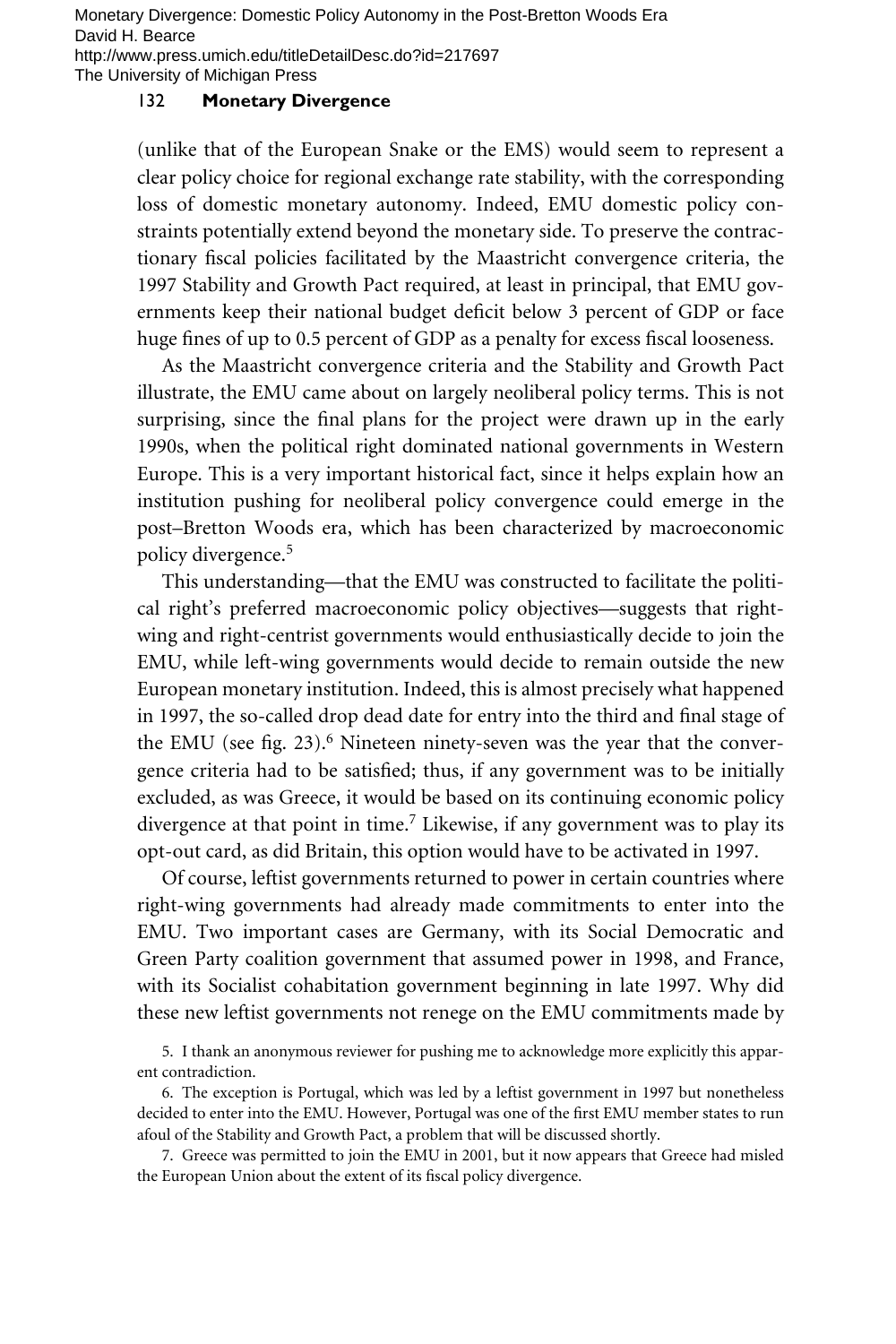#### Expanding the Argument 133

|                                                  | Enter EMU                                                                                               | Outside EMU                         |
|--------------------------------------------------|---------------------------------------------------------------------------------------------------------|-------------------------------------|
| Right-centrist<br>government in<br>power in 1997 | Germany, France, Italy,<br>the Netherlands, Belgium,<br>Luxembourg, Ireland,<br>Spain, Austria, Finland |                                     |
| Leftist government<br>in power in 1997           | Portugal                                                                                                | Britain, Denmark,<br>Greece, Sweden |

Fig. 23. 1997 Decisions concerning the EMU

the previous right-wing governments? In the French case, this would have been a very difficult political decision to execute, since cohabitation meant that French foreign policy—with the EMU being treated as a foreign policy issue (as discussed in chap. 6)—was controlled by the rightist French president Jacques Chirac, although there is evidence that the Socialist prime minister Lionel Jospin nonetheless considered ways to keep the French national economy outside of the EMU (see Ross 2001, 38–45).

For other leftist governments, such as the Schroeder government in Germany, there was arguably no immediate need to renege on the country's EMU commitment. In the late 1990s, and perhaps uniquely so, economic growth in Europe (and elsewhere in the global North) was relatively strong, and inflationary pressures were surprisingly weak. Under such favorable economic conditions (i.e., noninflationary growth), there were correspondingly weak societal demands for domestic policy autonomy, and the choice for neoliberal policy convergence appeared relatively costless, at least in the short run. Thus, it was possible for certain leftist governments to stomach the prospect of neoliberal EMU policy constraints in order to demonstrate their commitment to European institutions, norms, and the broader regional integration process. Of course, for other leftist governments, arguably less committed to these European goals, the potential EMU policy constraints were unacceptable even with noninflationary growth, leading Britain, Sweden, and Denmark to stay outside the Eurozone.

The favorable economic environment that existed in the late 1990s has changed markedly in the new century, as economic growth in Europe declined, unemployment rose, and inflationary pressures returned.<sup>8</sup> Not surprisingly,

<sup>8.</sup> See, for example, *Economist* 2004b.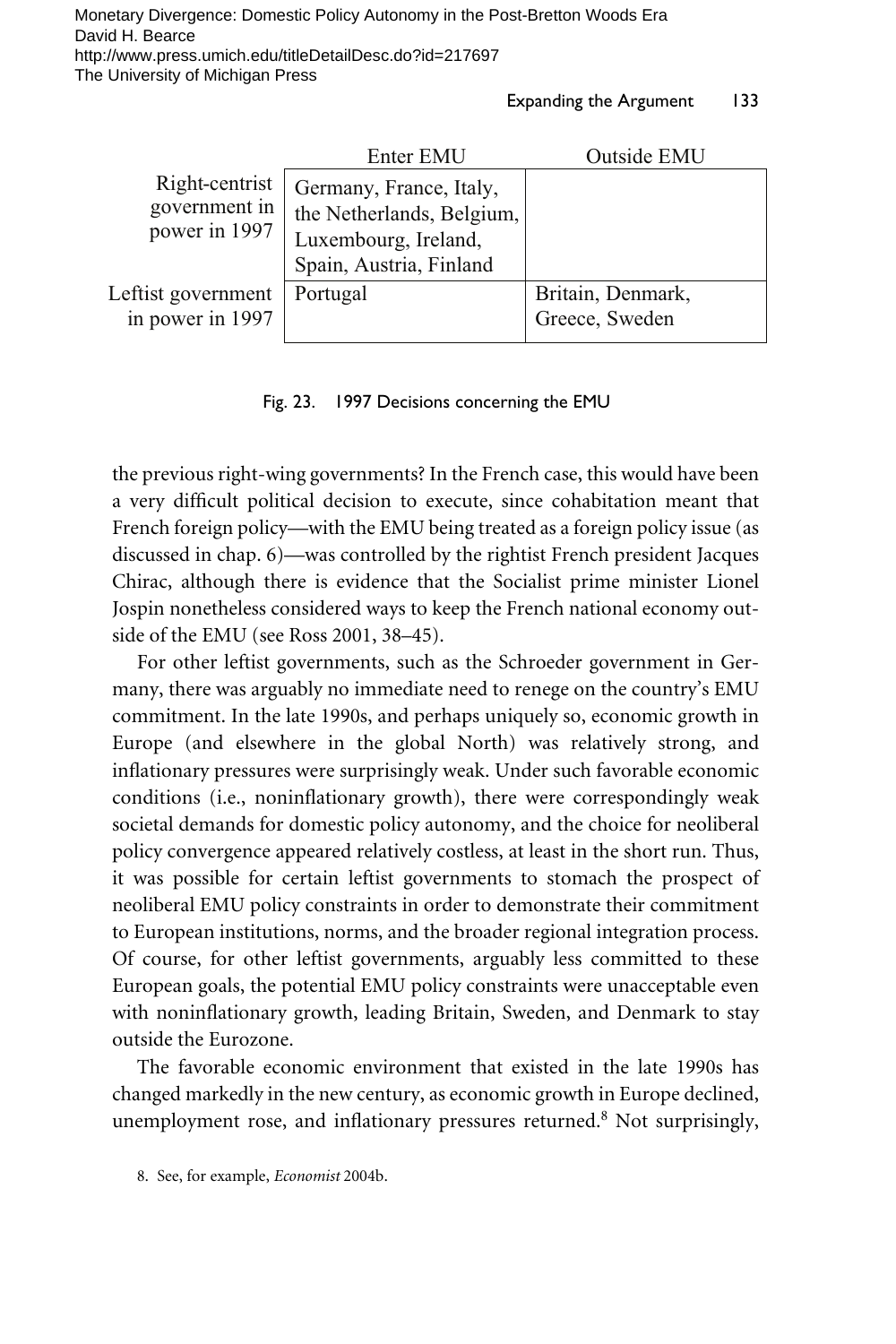# 134 **Monetary Divergence**

societal demands for domestic policy autonomy have remounted. Several European governments—including, but not limited to, those on the political left—have hit the fiscal limits set by the Stability and Growth Pact.<sup>9</sup> Frustrated with this situation, European Commission president Romano Prodi publicly predicted a future "crisis" if member states did not recover some of their lost policy autonomy.10 Indeed, as his frustration grew, Prodi pronounced the Stability and Growth Pact to have been a "stupid" agreement.<sup>11</sup>

With the pact becoming an embarrassment for many national governments in the region and for the European Union itself, reforming the Stability and Growth Pact becomes an obvious policy option. There are several ways this could be done. One possibility would be to raise the budget deficit ceiling from 3 to 5 percent of GDP. Another possibility would be to make the fiscal limits adjustable to fit the differing conditions in EMU national economies. For example, the fiscal limit could be expanded in areas where economic growth has slowed, and then tightened as economic growth becomes stronger.

But reforming or even scrapping the Stability and Growth Pact might only delay a future EMU crisis. The very fact that there are different economic conditions among EMU member states reveals how Western Europe simply does not fit the basic criteria for an optimum currency area. Perhaps the European national economies were in the same phase of the business cycle during the late 1990s, thus making a common regional monetary policy appear appropriate given temporarily homogenous growth and inflation conditions on the Continent. But this economic homogeneity has effectively disappeared, if it ever really existed at all. Furthermore, Scheve's (2004) research has shown that even if national economic conditions were once relatively homogenous, national policy preferences, especially with regard to inflation, have never really been so.

This fact is critical because if the EMU project allows member governments to assert greater fiscal autonomy and if there are also varying preferences concerning government spending and its side effects (i.e., inflationary expectations), then fiscal policy divergence is certain to grow within the Eurozone. Furthermore, if there is greater fiscal policy divergence within the Eurozone, it will become even more difficult to find a common monetary policy appropri-

9. Thus far, Germany, France, Italy, and Portugal have clearly run up against the fiscal limits set by the Stability and Growth Pact (see *Economist* 2003c). In 2001, Ireland was also rebuked by the European Commission for its fiscal looseness (see *Economist* 2001a). In late 2004, Greece's budget was shown to have likely exceeded the limits set by the Stability and Growth Pact (see *Economist* 2004d). Together, these countries comprise more than 75 percent of the Eurozone's collective GDP.

10. Quoted in *Economist* 2002a.

11. Quoted in *Economist* 2002d.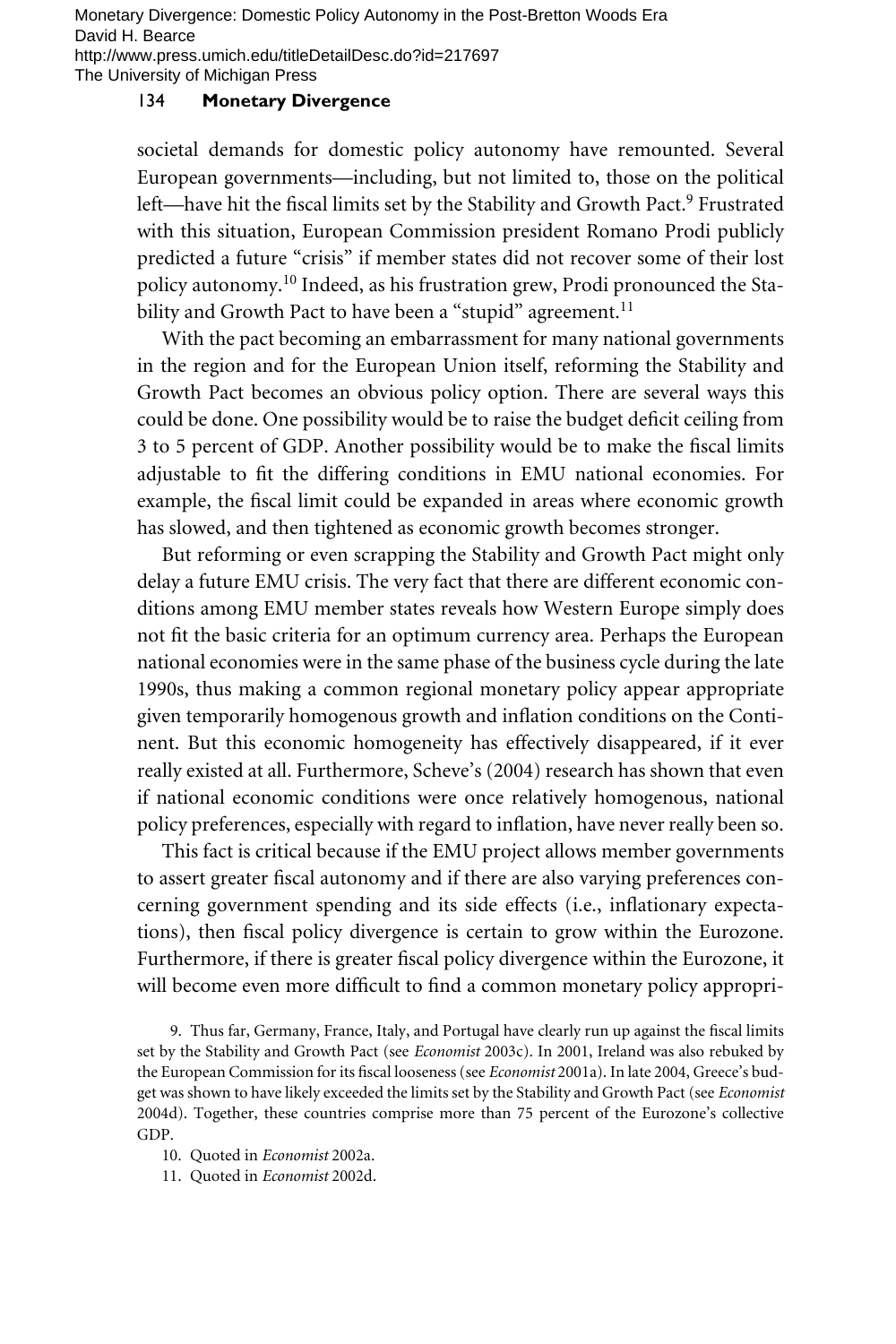ate for all participating national economies, putting the perfect exchange rate fixity offered by a common regional currency under increasing stress.

In fact, even with relatively limited fiscal policy divergence in Europe, the common regional monetary policy has already come under political stress. At first, it was criticized primarily by left-wing governments, who wanted a looser monetary policy to compensate for their apparent loss of fiscal policy autonomy through the Stability and Growth Pact.<sup>12</sup> But now the common European monetary policy has even drawn fire from right-wing governments, who prefer monetary expansion over fiscal expansion and see the European Central Bank's monetary stance as too tight given the recessionary economic environment in many parts of Europe.<sup>13</sup> To accommodate these governments, some observers have suggested that the European Central Bank raise its inflation target to something above 2 percent.<sup>14</sup> This would permit a lower nominal interest rate for the Eurozone, perhaps boosting private investment and helping to pacify increasingly dissatisfied right-wing governments. But this reform would remain a second-best economic expansion option for left-wing parties and their domestically oriented constituencies who demand the public goods afforded through greater government spending and that are likely to be undersupplied with only lower interest rates.

Another policy option that may become increasingly attractive, especially for leftist governments desiring greater policy autonomy to address domestic economic weaknesses, is to follow the example set by the British Labor Party and the Swedish Social Democrats, who elected to stay outside of the EMU. One might argue that exiting the EMU and giving up the common European currency entails high political and economic costs. This statement is certainly true, but it ignores the fact that remaining inside the EMU may eventually pose even greater opportunity costs for certain European governments. As the recent examples of Britain and Sweden further demonstrate, domestic policy autonomy is not at all inconsistent with strong macroeconomic performance. Since the final stage of the EMU was launched in 1999, GDP and employment growth in Britain and Sweden have been stronger than in most Eurozone national economies, with equally good, if not better, inflation outcomes.

If this gap continues or even widens, EMU exit may suddenly emerge as a very feasible policy option. Indeed, the failure to ratify the EU constitution in 2005 has allowed—even led—certain national policymakers in Europe to talk

14. See *Economist* 2002c, 2005a.

<sup>12.</sup> See *Economist* 2001b.

<sup>13.</sup> See *Economist* 2004a.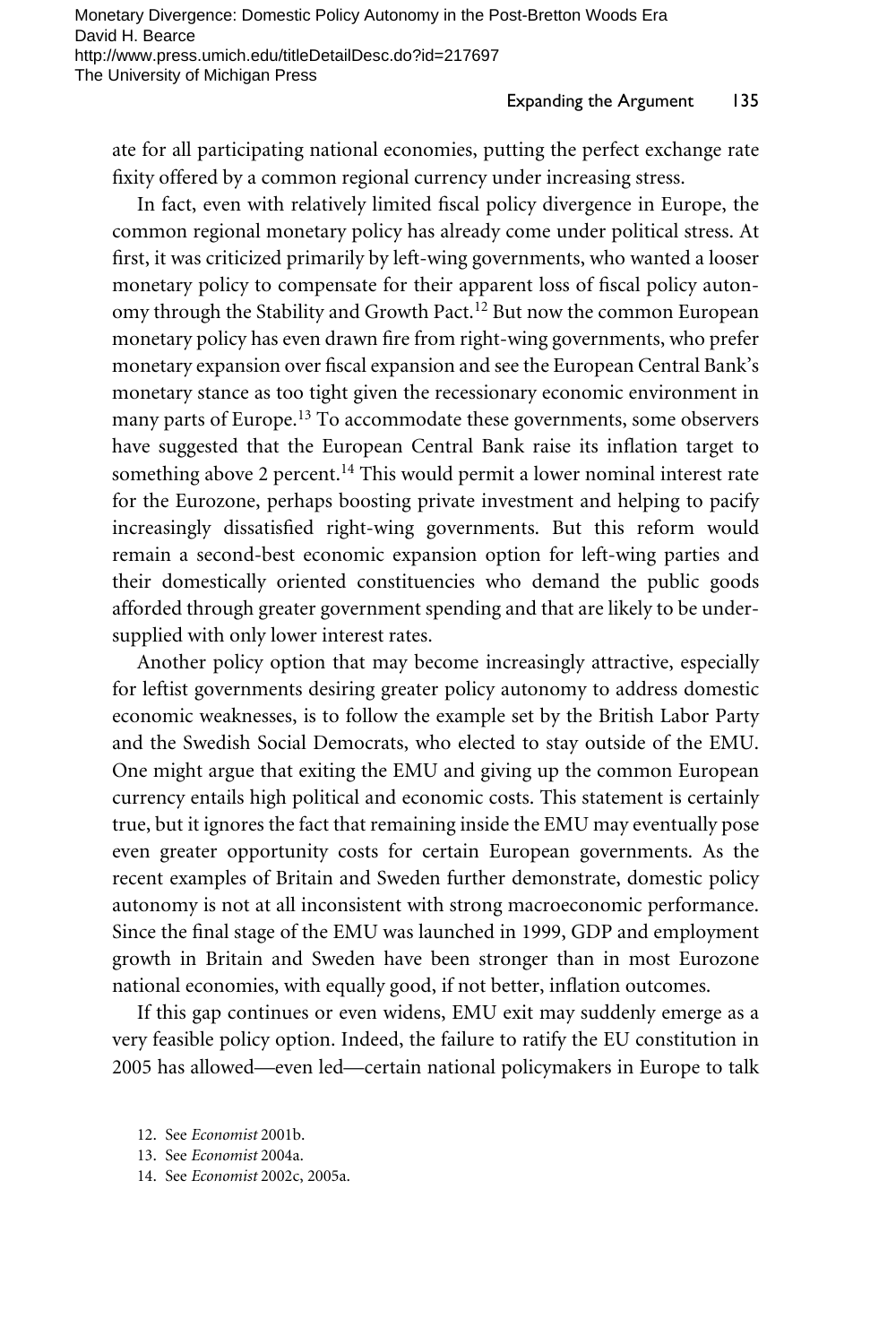# 136 **Monetary Divergence**

more openly about reintroducing the old national currencies.15 If core EU states, such as Germany or France, exercise their exit option, then staying inside the Eurozone would become even less attractive for the remaining EMU member governments, with a potential ripple or cascade effect leading to the end of the supranational institution.

### **4. Extending the Research beyond the OECD**

With the most recent expansion of the European Union, the new member states from Central and Eastern Europe are expected to move toward the EMU convergence criteria and eventually enter their national economies into the Eurozone, to the extent that this monetary arrangement remains functional.<sup>16</sup> This expectation raises a new research question not directly addressed in this book. Given international capital mobility, how do democratizing and nondemocratic governments resolve the trade-off between domestic policy autonomy and exchange rate stability?

This book necessarily has focused its attention on the OECD governments, because, as discussed in chapter 1, these national economies—more developed and more democratic—represent the theoretical domain staked out by the systematic monetary convergence hypothesis. Less-democratic polities with lessdeveloped economies had perhaps not yet entered the capitalist global economy and, thus, were not subject to the same pressures for external monetary convergence. But the OECD states are the core of the capitalist global economy and, as such, they should have been subject to all the pressures, both external and internal, for monetary policy convergence to achieve greater exchange rate stability. Since one of the primary objectives of this book was to examine this systematic monetary convergence proposition, it was necessary to test it on its most favorable theoretical domain. In focusing on the most developed and most democratic capitalist states in the international political economy, I have also left some theoretical and empirical space for scholars who may wish to explore similar research questions concerning nondemocratic and democratizing governments. For such scholars, I have provided some tractable operational measures that will assist in measuring domestic monetary autonomy and exchange rate stability for this larger set of states in the international system, although scholars should take care in assessing the validity of these measures,

<sup>15.</sup> See *Economist* 2005b.

<sup>16.</sup> On the difficulties facing these new EU member states as they adjust to the Eurozone, see Sadeh 2005.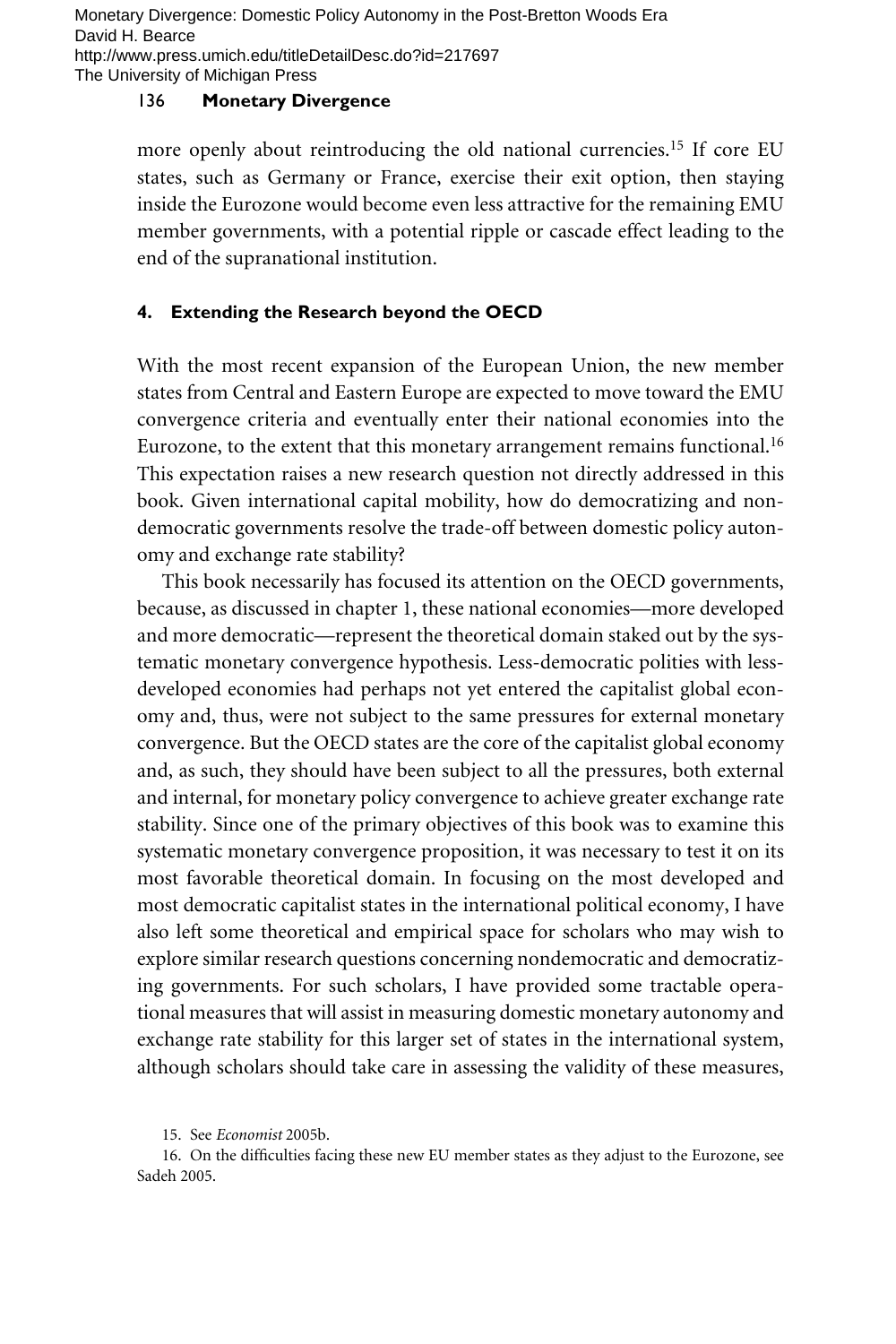given the more extensive capital controls that exist in many of these less-developed national economies.

In concluding this book, I will briefly speculate about how autocratic governments and democratizing states may resolve the trade-off between domestic policy autonomy and exchange rate stability as they fully enter the capitalist global economy. Although my conjectures build from the logic offered earlier in the book, I offer them only as very provisional hypotheses. Scholars may well prove them to be false.

I predict that nondemocratic governments will favor the choice for exchange rate stability and be more willing to accept the loss of domestic policy autonomy. This should be true for a couple of reasons. First, many autocratic states obtain political support from business interests in their national economy. Inasmuch as these favored business interests have cross-border commercial activities and, thus, expected preferences for exchange rate stability, they may be the only societal group able to transmit their economic policy preferences through the autocratic state bureaucracy. Second, since autocrats do not risk losing their political power in a popular election (although they do risk losing power in other ways and hence need political support from wealthy business interests), they should be more able than their democratic counterparts to ignore and even suppress the societal demands for domestic policy autonomy that inevitably emerge during periods of national economic weakness.

There is already some limited empirical support for this prediction. Although he offered a different logic to explain the result, Broz (2002, 873) demonstrated that states with a lower polity score (i.e., more autocratic) make exchange rate commitments that are more fixed in their character. While I have shown here that fixed exchange rate commitments are not good predictors of actual exchange rate stability for the developed economies (and this should be doubly true for developing ones), such political commitments may nonetheless indicate the autocracy's interest in external currency stability and its potential willingness to sacrifice domestic policy autonomy for this end.

I also predict that democratizing states may favor the choice for domestic policy autonomy. As societal groups obtain an increasingly important political role in setting national economic priorities and as they organize political parties to advance their economic policy preferences, it should become increasingly difficult for state leaders in transitional democracies to ignore societal demands for domestic policy autonomy and to maintain the commitments made by previous autocratic governments for fixed exchange rates. With reference to the interwar years, when many of the now-advanced industrial democ-